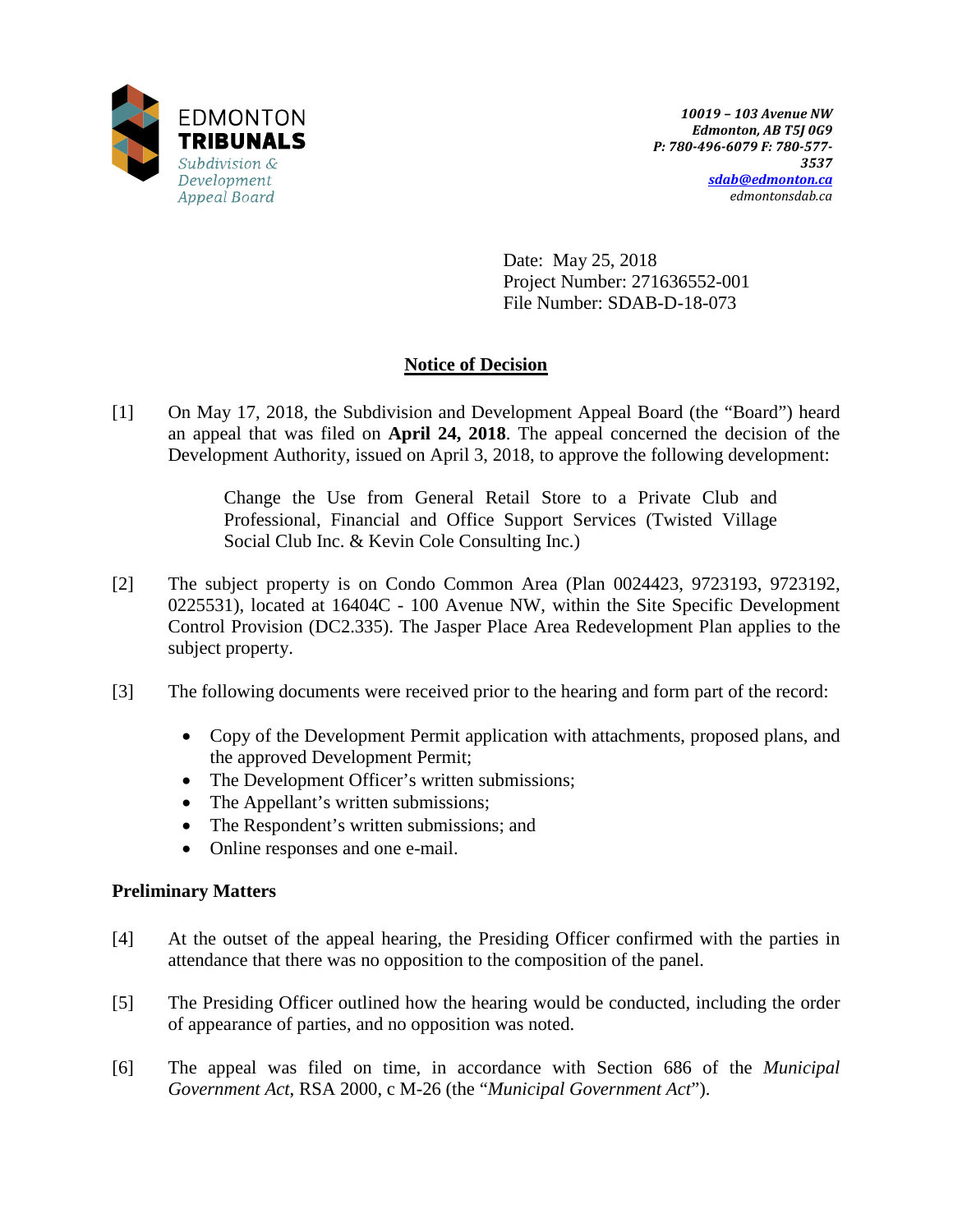[7] The Chair outlined that the Board's authority in a Direct Control Zone is limited by section 685(4) of the *Municipal Government Act*:

> **685(4)** Despite subsections (1), (2) and (3), if a decision with respect to a development permit application in respect of a direct control district

- (a) …
- (b) is made by a development authority, the appeal is limited to whether the development authority followed the directions of council, and if the subdivision and development appeal board finds that the development authority did not follow the directions it may, in accordance with the directions, substitute its decision for the development authority's decision.

#### **Summary of Hearing**

- *i) Position of the Appellant, 1317682 Alberta Ltd.*
- [8] Mr. Kadosh, Student at Law, appeared to represent 1317682 Alberta Ltd., which is a law office.
- [9] They are opposed to the proposed development for two reasons:
	- a) There is already insufficient parking available in this complex.
	- b) The proposed character of the businesses, especially the proposed Twisted Village Social Club Inc., is not in character with other businesses located in the complex.
- [10] Parking
	- a) There are frequent conflicts regarding existing parking; he referred the Board to the two letters from Group Three Property Management Inc. to support these parking concerns. Each business in this complex has only three parking spaces assigned to it.
	- b) While there are some first come first serve stalls available, these fill up quite quickly. He referred to photos submitted today which show how full the parking lot can get in the morning.
	- c) Several of the photos submitted by the Respondent depict the parking lots of other nearby buildings, not the parking in front of the bay they intend to occupy. Mr. Kadosh also noted that the Respondents' photos are also all taken after 5:00 p.m.
- [11] Character of Proposed Business
	- a) The complex supports many professional businesses (law offices, insurance brokerage, real estate brokerage, chiropractic clinic, etc.) and family friendly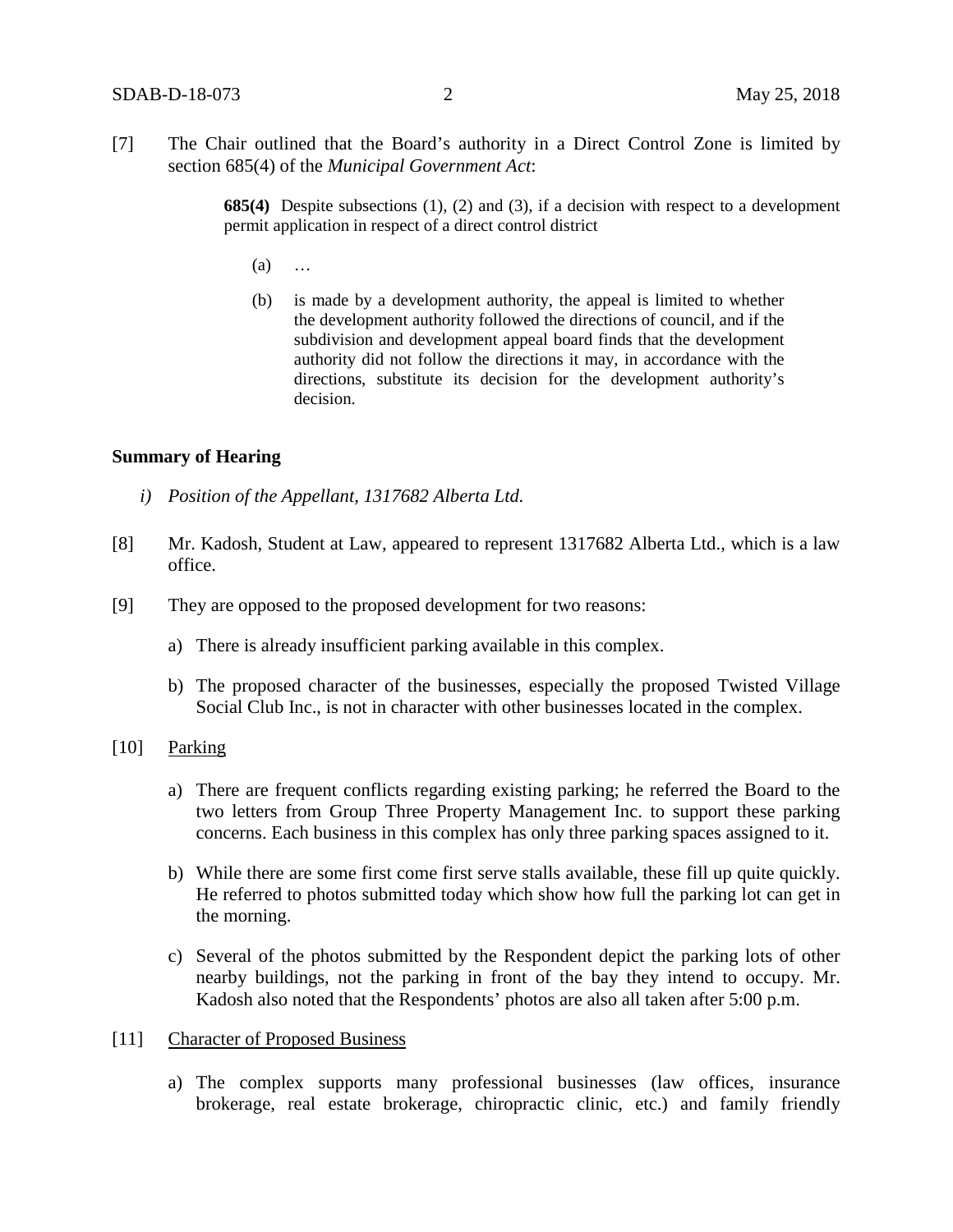businesses (family eateries, etc.). A social club is not in keeping with the character of the complex and will have a negative effect both on the perceived character of the business and the complex as a whole.

- [12] While board games, movie nights and craft workshops may fall under the definition of a Private Club, the Appellant is also proposing business activities. They themselves compared their development to such businesses as massage parlours, exotic dance clubs, swinger clubs and bath houses. Perhaps this application has not been made under the correct use.
- [13] Mr. Kadosh clarified that his initial grounds for appeal incorrectly referenced Section 24.2 of the *Edmonton Zoning Bylaw* and provided a handout providing more relevant sections. Section 14 of the *Edmonton Zoning Bylaw* outlines the Development Officer's duties and in his view the Development Officer should have required the Applicant to "submit a parking impact assessment, parking utilization count or similar information necessary to determine the land use impact of vehicle parking for the full range of Uses contemplated in the Development Permit Application" as per Section 14.11.
- [14] He also referenced Section 11.1(1)(d) which directs that the Development Officer "shall review each Development Permit Application to ascertain its appropriate Use, and may require the applicant to apply for a different Use".
- [15] Mr. Kadosh provided the following responses to questions from the Board:
	- a) He confirmed that there are three parking stalls specifically assigned to each business. He is not sure if this restriction applies 24 hours per day.
	- b) His law firm generally operates from 8:30 a.m. to 5:00 p.m. but there are occasions when employees work later or meet with clients after hours. In his view, 30 extra cars parked in the evening could be an imposition.
	- c) Mr. Kadosh notes that the Respondents have indicated they plan to hold dance parties, which Mr. Kadosh believes could lead to concerns regarding alcohol, potential rowdiness and security concerns.
	- d) He believes that all of the bays in the complex for businesses are currently occupied.
	- e) The definition of "Private Club" was displayed:

Under Section 10.7(7) of the *Land Use Bylaw*, **Private Clubs** means development used for the meeting, social or recreational activities of members of a non-profit philanthropic, social service, athletic, business or fraternal organization, without on-site residences. Private Clubs may include rooms for eating, drinking and assembly.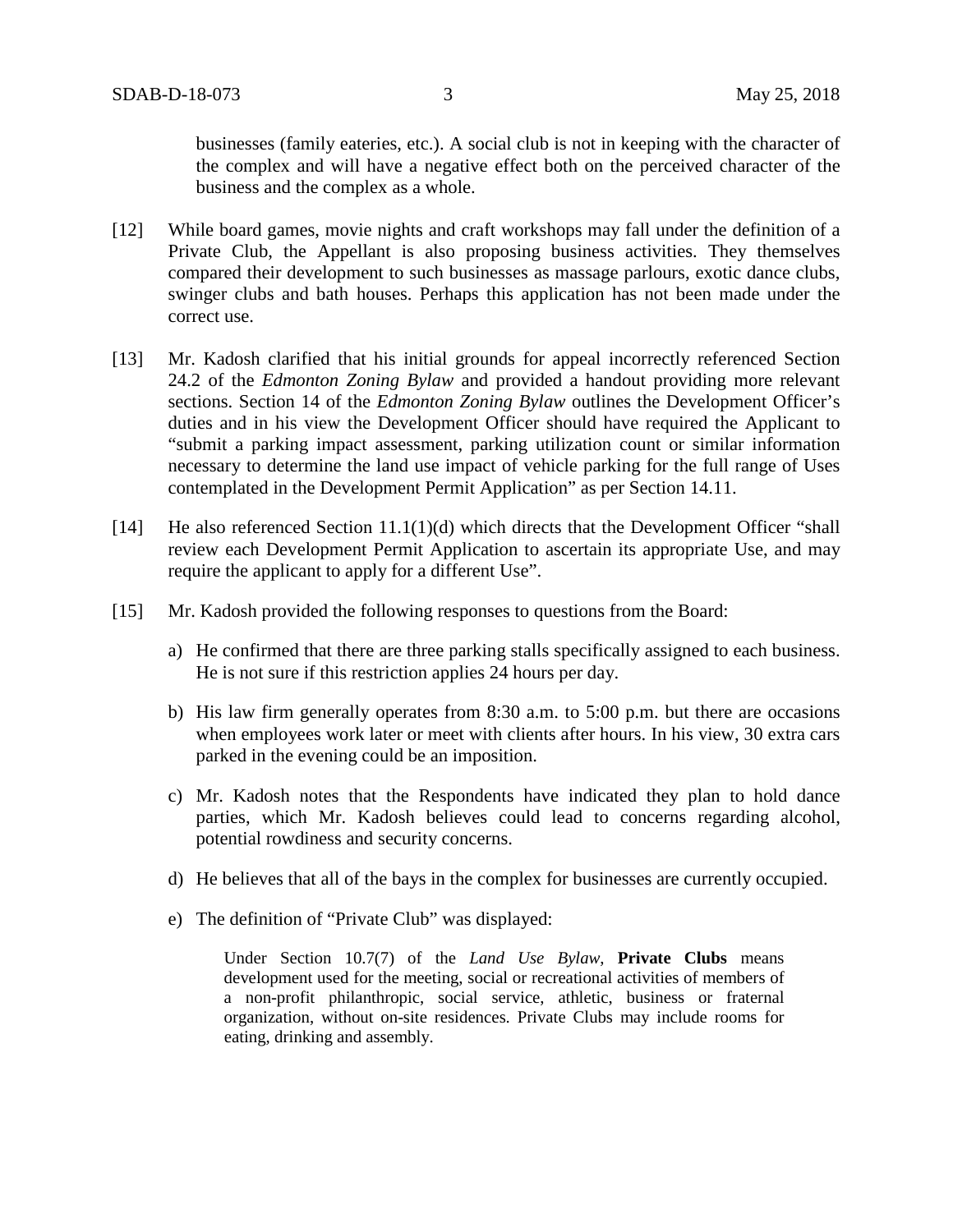He feels that the name "Twisted" infers some type of non-standard activity which would not fall under the definition of Private Clubs. The proposed development is not compatible with the surrounding professional and family oriented businesses.

- *ii) Position of the Development Officer, Ms. R. Lee*
- [16] The Development Authority did not appear at the hearing and the Board relied on Ms. Lee's written submission.
	- *iii) Position of the Respondent, T, M. Landry and K. Cole.*
- [17] They propose to run a Private Club which is a permitted use in this zone. It will be run as a social club and community centre for non-conventional communities, such as the LGBTQ community, polyamorous community, and circus, arts and festival people. They also organize fundraisers to assist such groups as rescue shelters.
- [18] Ms. Landry submits that events during the week will be low key such as movie nights, board game nights, and craft workshops while larger events such as dance parties would take place on Friday and Saturday evenings. A small fee will be charged for all events. One of the directly adjacent bays is currently vacant and the other closes at 5:00 p.m. and is closed weekends; therefore, noise from dance parties will not be a concern to the neighbouring businesses.
- [19] Advertising will target very specific communities, not the general public. While they do have a Facebook page, customers are screened and vetted before they are accepted as members. An intercom and door buzzer system will be installed to restrict entry to members and their guests. Members will be required to comply with their rules and code of conduct.
- [20] One of the membership requirements is that everyone must be 18 years plus of age as they intend to provide educational books and art displays that could contain mature subject matter.
- [21] Members will be able to rent their facility. While they themselves do not serve alcohol, some of their renters could choose do so and would be responsible to meet any associated requirements such as a liquor license.
- [22] Mr. K. Cole advised that he will run his computer consulting business out of the space during regular business hours. He is currently the sole operator and eventually intends on hiring two employees. It is an out-call business and no clients ever visit the office; therefore, the three allotted parking stalls are sufficient. He notes that it does not state anywhere that the allotted parking stalls are assigned for 24 hour parking.
- [23] Ms. Landry notes that the Private Club will only be open evenings and weekends when the majority of the existing businesses are closed. The photos that they submitted were all taken in the early evening to illustrate there is ample parking at the time when the Private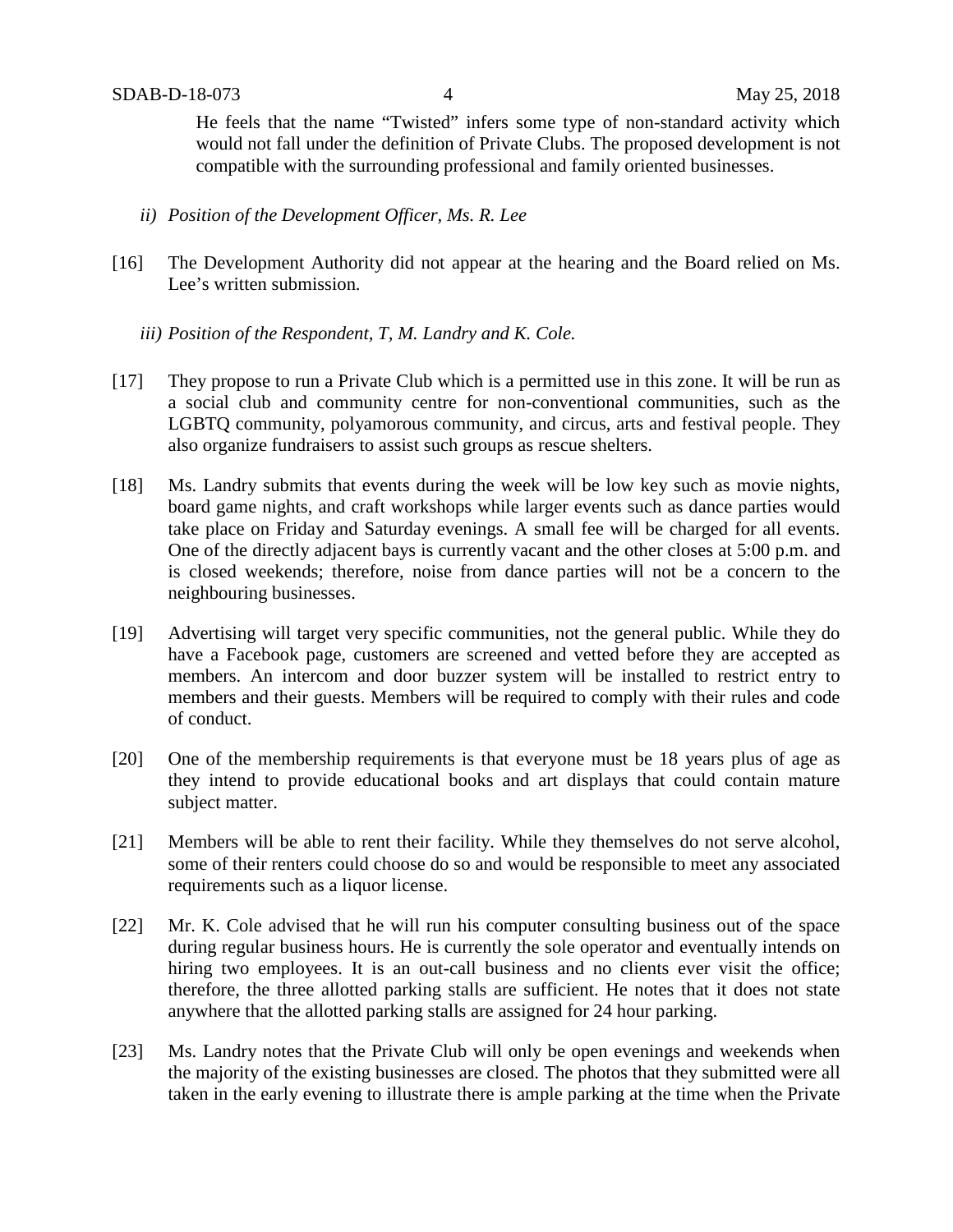Club will operate. Photos from the three buildings right next to them were included as these buildings are somewhat considered part of the business complex. Parking at these other buildings is also used by the clients of the family restaurants. The parking letters submitted by the Appellant are from 2016 and 2017 and are outdated, meaning that the concerns outlined may no longer exist today.

- [24] The majority of their demographic uses transit which is located in close proximity.
- [25] The Appellants do not believe Section 14 of the *Edmonton Zoning Bylaw* is triggered at all. Even if it was triggered, a parking utilization count was done at the application stage.
- [26] Mr. Cole wanted to make clear that they will not be running any kind of body rub or massage parlour. He submits that they were using the comparisons in their written submission to illustrate they have a right to pursue business opportunities just as these more controversial business have a right to operate.
- [27] The two people who signed the Appellant's petition are from the same business. Only one business out of 36 in total signed the petition. No other businesses submitted any objections to the proposed development including the family friendly restaurants.
- [28] Due to the nature of the Private Club, the Applicants noted that it is their intention to keep a low profile and the only signage currently planned is for the computer consulting business.
- [29] They provided the following responses to questions from the Board:
	- a) The occupancy level of the Private Club will be about 50. They intend on being good neighbours and the Club will be structured in such a way as to not have any negative impact on nearby businesses. In fact, they will have a positive impact as more business will be generated for the restaurants.
	- b) They confirmed they are not registered as a non-profit society; they are a business corporation. The City of Edmonton advised them they could be considered a Private Club if they were incorporated.
	- c) They will be charging nominal membership fees (\$20.00) a year and will be charging a small amount per event (\$5.00). Their intent is not to make a bunch of money; it is to fill their mandate of serving their target customers.
	- *iv) Rebuttal of the Appellant*
- [30] Mr. Kadosh reiterates that he is concerned that the combination of possible alcohol and books of a sexual subject matter and dance parties could turn into rowdiness.
- [31] In Mr. Kadosh's view, some of the proposed activities may not fall under the definition of a Private Club: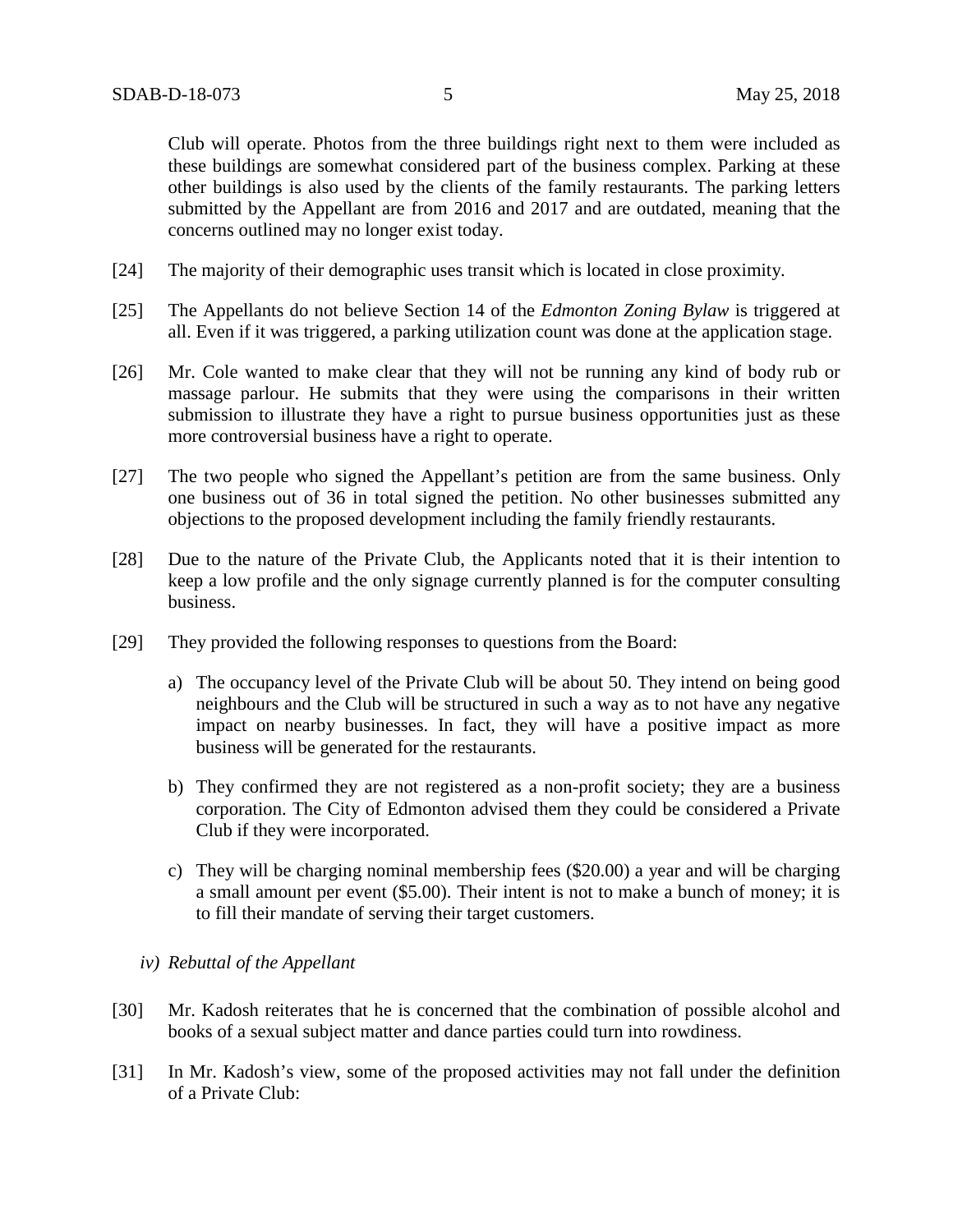- a) Members can bring guests who would have to pay a fee.
- b) There is a very wide range of usage possibilities from books of a sexual nature, rowdy behaviour arising at the premises to catering to non-conventional groups such as the circus community.
- c) They stated they are still working out specifics of their business operations; this should be done before a permit is applied for. If their business model is not fully worked out, he does not see how they can give the totality of subjects that will be dealt with at their business.
- d) While members will be vetted he feels that this could just be a rubber stamp exercise.
- [32] He acknowledged that only one neighbouring business signed his petition but as an articling student he did not have time to canvass the others.
- [33] The computer business operating during the day has a potential to interfere with parking. Three parking stalls are required for employees and there is a potential for customers to visit who would require additional parking.

#### **Decision**

[34] The appeal is ALLOWED and the decision of the Development Authority is REVOKED. The development is REFUSED.

#### **Reasons for Decision**

[35] The proposed development is located within a Direct Control site passed by Bylaw 10580 as amended. This appeal is therefore governed by the terms of Section 685(4) of the *Municipal Government Act*, which states:

> **685(4)** Despite subsections (1), (2) and (3), if a decision with respect to a development permit application in respect of a direct control district

- (a) …
- (b) is made by a development authority, the appeal is limited to whether the development authority followed the directions of council, and if the subdivision and development appeal board finds that the development authority did not follow the directions it may, in accordance with the directions, substitute its decision for the development authority's decision.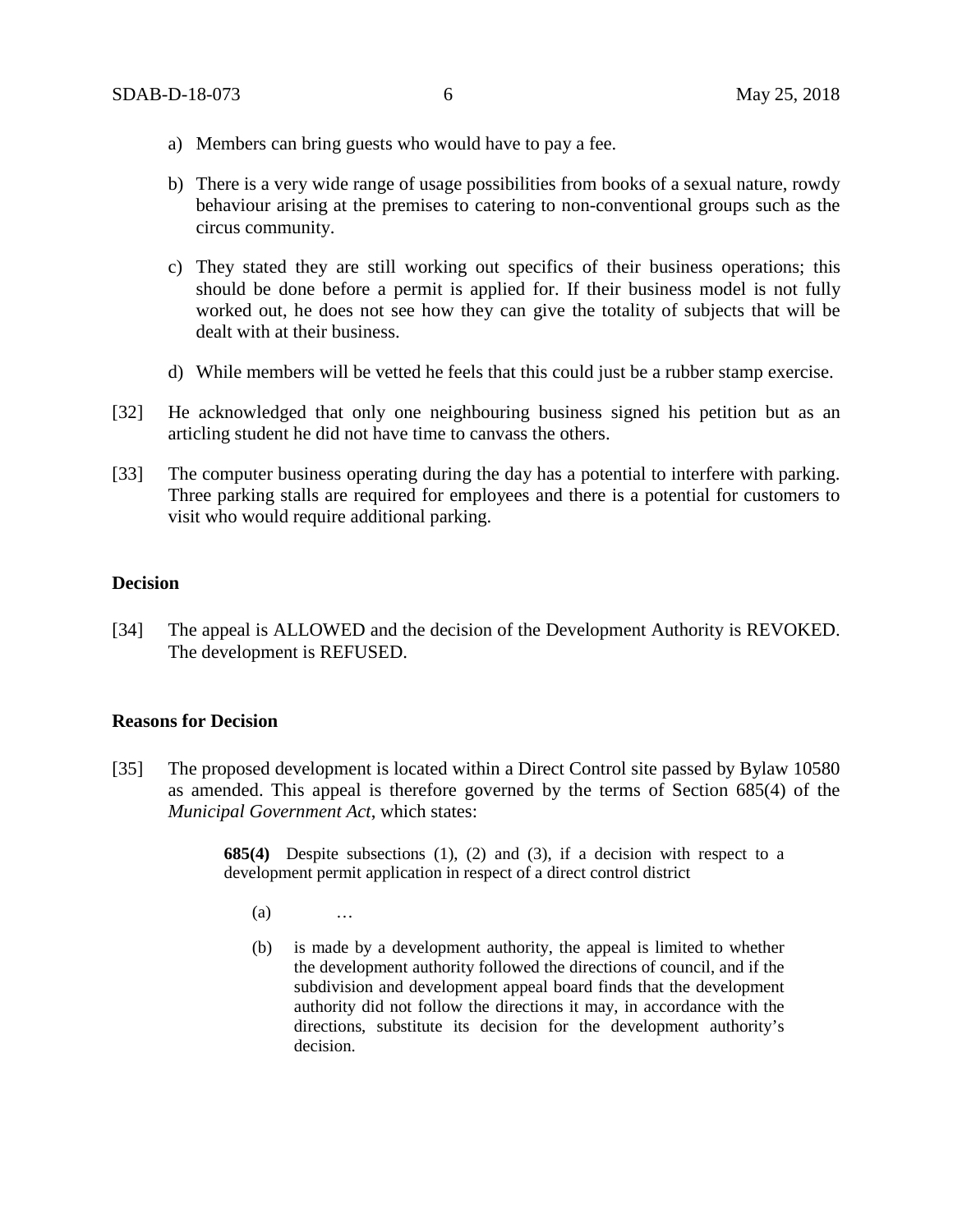- [36] As a result, this appeal is limited to determine whether or not the Development Authority followed the directions of City Council. It is the finding of the Board that the Development Authority did not follow the directions of City Council by classifying this Use as a Private Club when, in fact, it is a Community Recreation Services Use.
- [37] The applicants made an application for a Private Club. The definition for Private Club in both the *Land Use Bylaw* and the *Edmonton Zoning Bylaw* is identical:

**Private Clubs** means development used for the meeting, social or recreational activities of members of a *non-profit* philanthropic, social service, athletic, business or fraternal organization, without on-site residences. Private Clubs may include rooms for eating, drinking and assembly. (emphasis added)

- [38] The question before the Board was whether or not the proposed Use is a Use for a Private Club. The Board agrees that the Use will involve meetings, social and recreational activities. However, the issue is whether or not these activities are restricted to members of a *non-profit* philanthropic, social service, athletic, business or fraternal organization.
- [39] The evidence before the Board was that the Twisted Village Private Social Club would restrict provision of its services to clientele who they had approved and to whom they had issued a "membership card". However, simply having pre-approved customers and offering for-profit services to only pre-approved customers who have become "members" does not make this development a non-profit organization. It is not uncommon for forprofit businesses to restrict their customer base to those who have purchased membership cards. The applicants admitted to the Board that Twisted Village Social Club Inc. is a forprofit Alberta business corporation, and that profit is one of its goals. As such, this is not a Private Club and the Development Authority erred in approving a permit for this use as a Private Club.
- [40] The Board finds that what is actually being applied for is the Use known as Community Recreation Services. This is a Use class that was present in the *Land Use Bylaw* and is also currently present in the *Edmonton Zoning Bylaw*; the definitions of which are identical:

**Community Recreation Services** means development used for recreational, social, arts, or multi-purpose Use in a building without fixed seats and an occupancy capacity of fewer than 500 persons, primarily intended for local community purposes. Typical Uses include community halls, community centres, and community league buildings operated by a local residents' organization.

[41] The description of the Use provided by the Applicants meets all aspects of this definition. The applicants made it clear it was a multi-purpose development that would involve recreational activities, social activities and arts activities. The submitted plans show large areas entitled "flex" areas none of which have fixed seats. The Applicant confirmed that the occupancy capacity is fewer than 500 persons. The requirement for offering the services to only selected pre-approved members was to ensure that it was for members of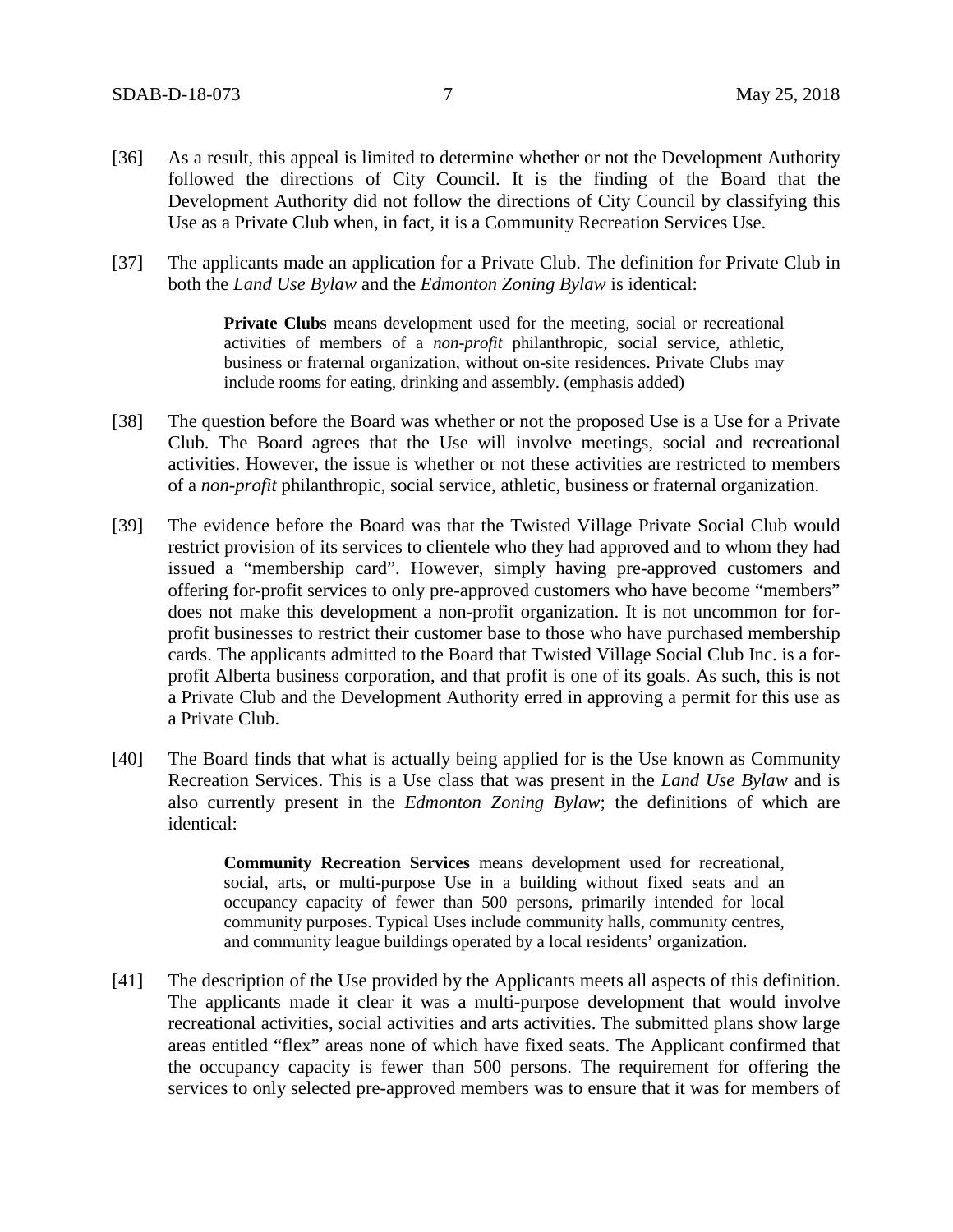a local community of choice. All of those criteria are the criteria for Community Recreation Services Use.

- [42] Community Recreation Services is not a listed Use in the Direct Control Bylaw. The Development Authority therefore allowed a Use in this Direct Control District which is not a Listed Use, and therefore did not follow the directions of Council. Because Community Recreation Services is not a listed Use in the DC Bylaw this development must be refused.
- [43] The appeal is allowed and the Development Permit issued is revoked.

Ian Wachowicz, Chair Subdivision and Development Appeal Board

Board Members in Attendance: Ms. K. Cherniawsky; Ms. E. Solez; Ms. G. Harris; Mr. J. Wall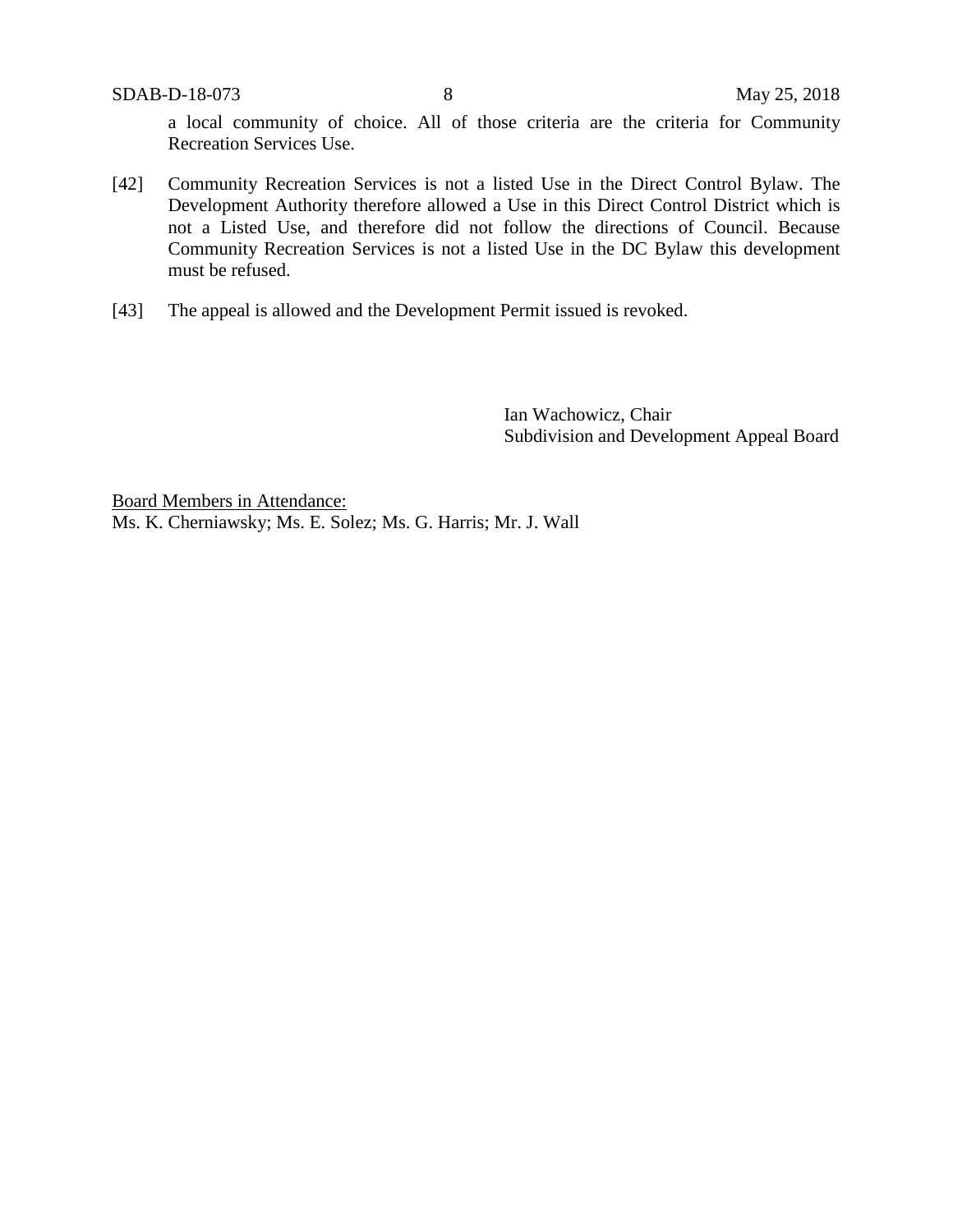### **Important Information for the Applicant/Appellant**

- 1. This decision may be appealed to the Alberta Court of Appeal on a question of law or jurisdiction under Section 688 of the *Municipal Government Act*, RSA 2000, c M-26. If the Subdivision and Development Appeal Board is served with notice of an application for leave to appeal its decision, such notice shall operate to suspend the Development Permit.
- 2. When a decision on a Development Permit application has been rendered by the Subdivision and Development Appeal Board, the enforcement of that decision is carried out by the Sustainable Development Department, located on the 2nd Floor, Edmonton Tower, 10111 – 104 Avenue NW, Edmonton, AB T5J 0J4.

*NOTE: The City of Edmonton does not conduct independent environmental checks of land within the City. If you are concerned about the stability of this property for any purpose, you should conduct your own tests and reviews. The City of Edmonton, when issuing a development permit, makes no representations and offers no warranties as to the suitability of the property for any purpose or as to the presence or absence of any environmental contaminants on the property.*